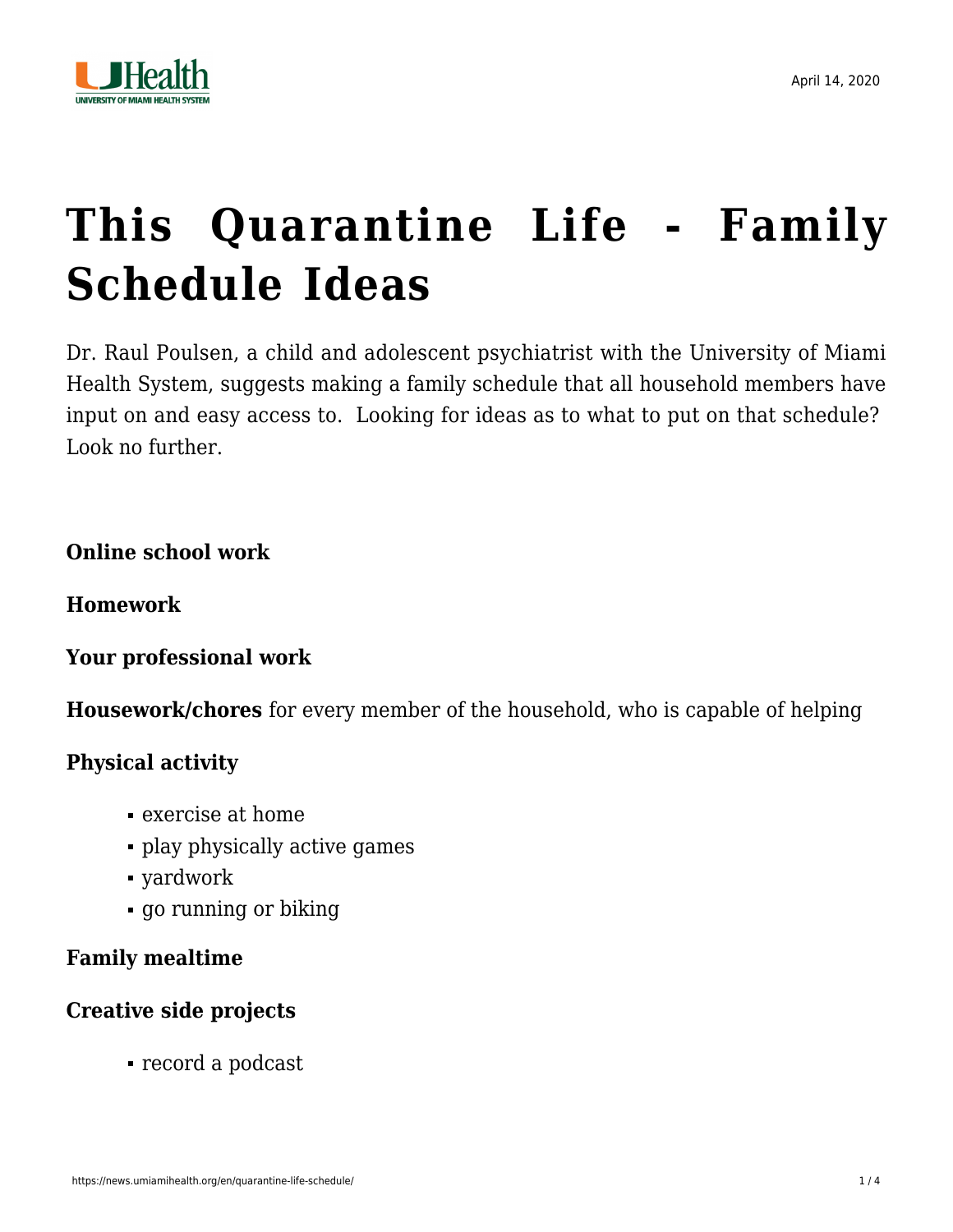

- build something
- make digital or analog art
- grow plants or vegetables
- hypothesize and test an experiment
- scrapbook
- interview someone you know
- write a poem or a song
- create a dance routine

# **Productive projects**

- edit and organize your digital photos
- clean out the car
- organize the garage, junk drawer, kids' closet, or home office
- sort and store paperwork or mail
- make a donation pile

## **Practice time**

- musical instruments
- art
- sports
- foreign language
- other extracurricular activities

# **Being outside** (while maintaining physical distancing)

- go for a walk
- lay on a blanket in the yard
- biking
- hiking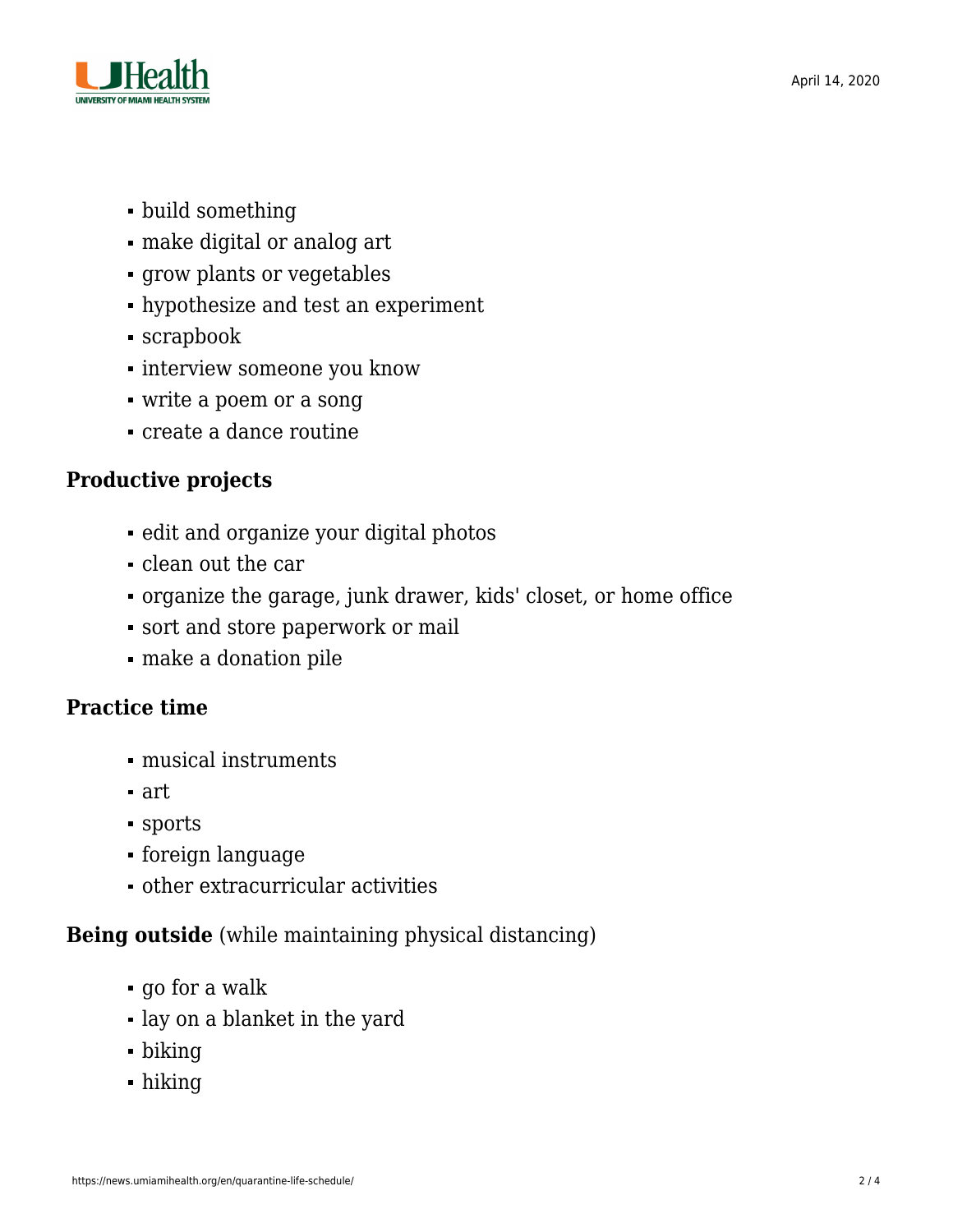

- fishing
- other outdoor activities

#### **Consuming current event information by**

(Limit this time to avoid triggering anxiety and fear.)

- watching/reading the news
- social media
- other current events programming

## **Socializing** while maintaining physical distancing.

- texting
- app messaging
- video chatting
- talking on the phone
- online group gaming

## **Reading time**

## **No screens time**

## **Family fun time**

- an opportunity to create unifying activities
- game night
- karaoke
- movie night
- baking
- experimenting
- create something together